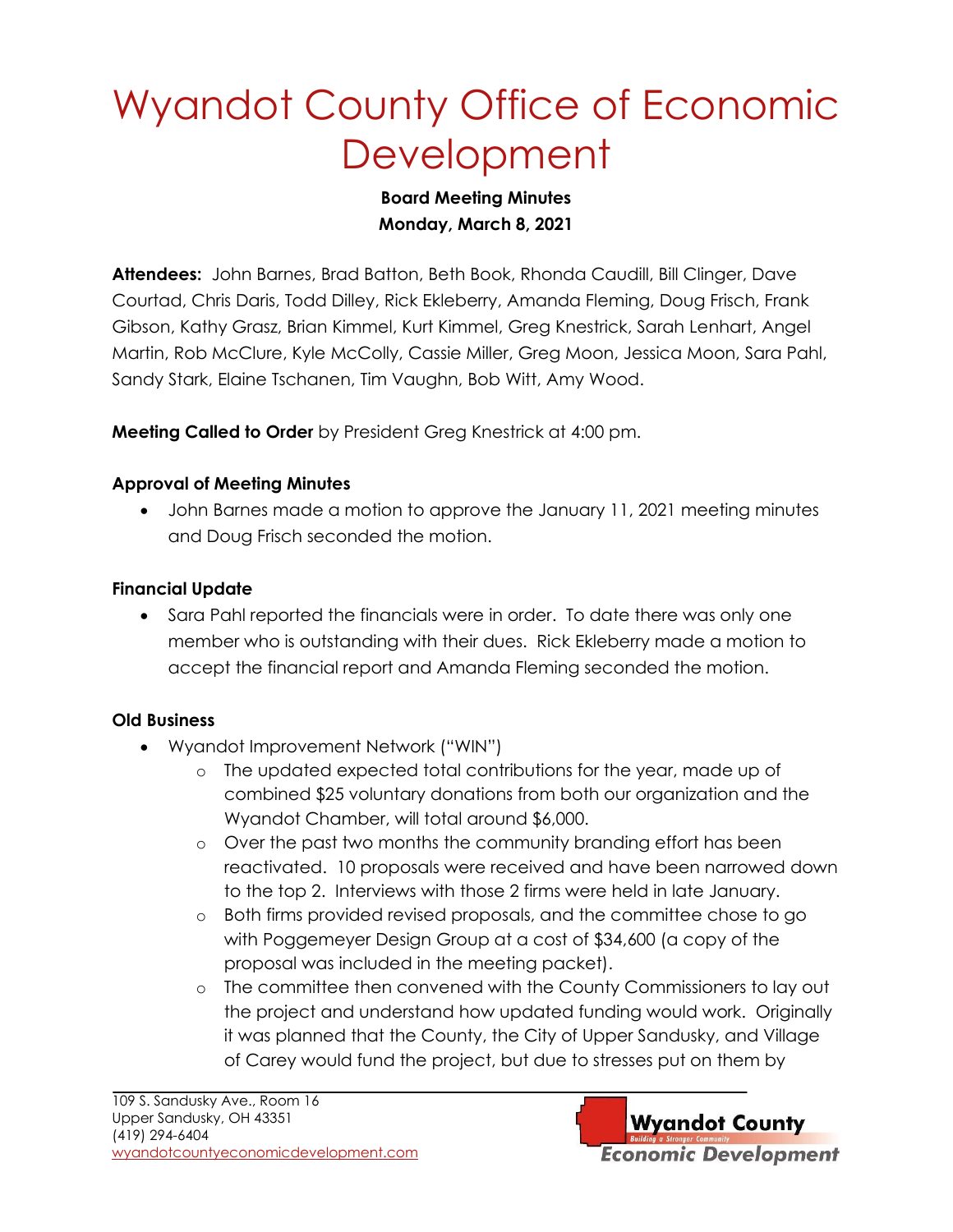COVID that plan changed. Instead, these 3 public entities have agreed to each put forward \$4,000 for the project, and the WIN itself will also match \$4,000.

- o This will allow the first two phases of the project to move forward, while work begins on grant funding for the remaining gap as well as soliciting charitable donations.
- o The committee is planning for a late April project kickoff.
- Project Updates
	- o Project Switch 2
		- Since September or October of last year, Greg has been working with Custom Glass Solutions on a potential major expansion of both their Ohio locations.
		- Due to increasing product capabilities and new markets entered, CGS has a significant need for growth, specifically, at the Upper Sandusky facility. This will include a \$10.9 million capital investment primarily in new production equipment, the creation of 52 new jobs with \$2.36 million in new capital investment, and the retention of 299 jobs accounting for \$13.3 million in annual payroll.
		- Working with JobsOhio, they were able to combine their total growth in NW Ohio into one project.
		- JobsOhio offered the company a \$150,000 economic development grant and \$600,000 in Talent Acquisition Services and CGS accepted.
		- This, combined with the \$375,000 worth of reimbursable wages from the Incumbent Worker Training Program that CGS was awarded back in November, is a massive showing of support for what the company is doing at its location in Upper Sandusky and in Fostoria.
	- o Project Angola
		- This is another project that started back in October with Bridgestone APM Company. The company has significant growth opportunities on the horizon and a need to refurbish some of its existing machinery and equipment.
		- Much like the project with CGS, the focus of discussion and needed assistance centered around workforce attraction and retention.
		- JobsOhio offered BAPM Company \$180,000 in Talent Acquisition Services which was accepted 2 weeks ago. In return the company committed to investing \$4.5 million in machinery and building costs, 48 new jobs with \$1.6 million in new annual payroll, and the retention of 947 jobs accounting for over \$50 million in annual payroll.

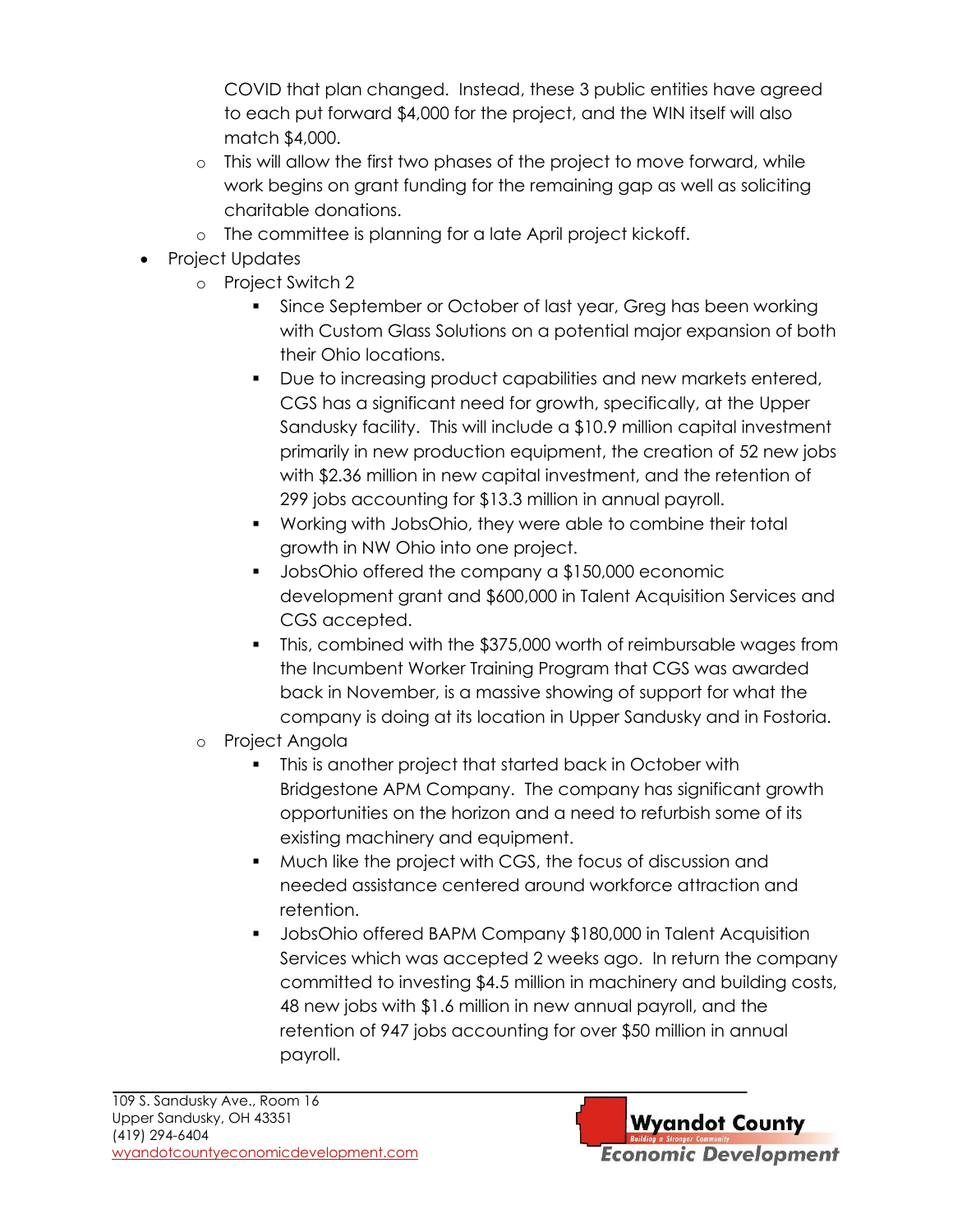- o Project LP
	- Since mid-summer, Greg has been working with NGL Supply Company, a liquid gas supplier, out of Ontario, Canada, who was searching for a location in the area to be its first Ohio site.
	- The company was interested in the area between Carey and Sycamore along the Wheeling & Lake Erie Railway where it would transload gas from rail to truck.
	- Since the last meeting a few of the project assumptions have been adjusted slightly:
		- The entity planning to operate in Wyandot will be known as Sycamore Terminal Company, LLC.
		- The total project is estimated at \$5.5 million, of which the rail infrastructure is about \$470,000, and will create 2 full-time jobs. The terminal will feature 180,000 gallons of tankage, 8 railcar unloading stations, rail siding to support 12 cars total, 2 truck loading racks, and have 30 million USG annual capacity. 30 provides enough energy to heat ~35,000 homes (Sycamore, Tiffin, Upper Sandusky, Bucyrus & Marion combined).
	- Organized discussions were held with the Ohio Rail Development Commission, who has initially offered a \$50,000 grant to help offset the cost of new rail siding as well as up to \$500,000 in low interest loans. This will be finalized when the company officially presents it to the Rail Development Commission Wednesday morning.
	- This project is considered a win as the company has purchased 10+ acres on CH 35 and is moving forward with the formal offer from the Rail Commission.
- o Project Amp
	- **•** The County recently lost a potential expansion project of American Plastics in the Village of Sycamore.
	- The company was exploring the possibility of locating 4 new production presses in the Sycamore facility by March 2020, but the needed electric capacity to do so was not available.
	- To provide the necessary capacity, it was deemed necessary that AEP upgrade a 10-mile circuit serving the Village of Sycamore that would take roughly 12 months to complete. Furthermore, some upgrades to the Village's internal system would have been necessary as well.
	- Ultimately, American Plastics would have been required to provide its own onsite electrical generation until those electrical system upgrades were completed, which came with a large price tag. Therefore, the company decided to locate this production

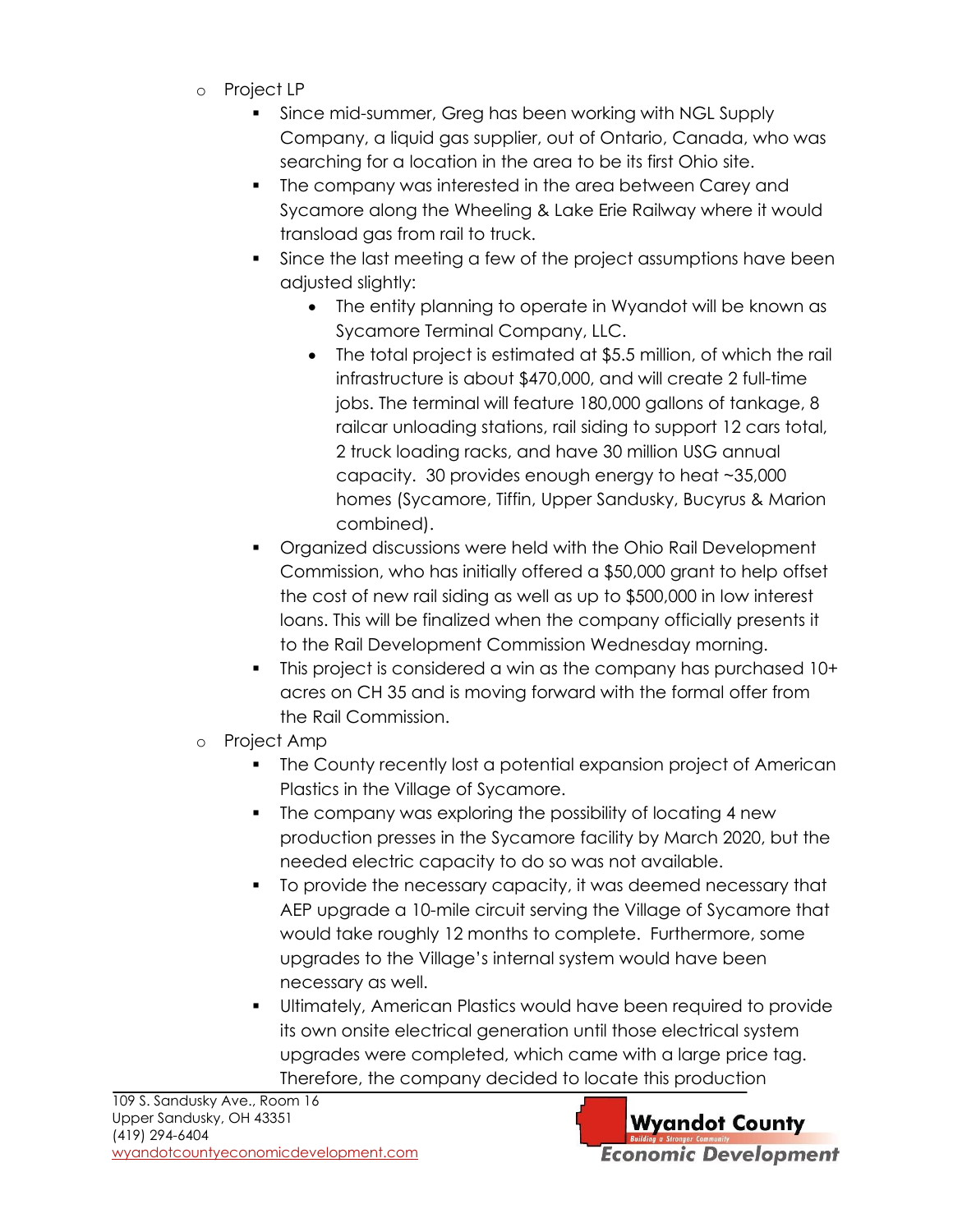elsewhere, and the Village lost out on 16 new jobs and \$16 million in capital investment.

- Greg worked closely with WCOED's partners at AEP, American Municipal Power, the Village of Sycamore and JobsOhio on this project. He continues to advocate for the AEP circuit upgrade to the Village so that extra capacity is available when American Plastics or another user(s) has significant future demand requirements.
- o Koehler Trust Property Development
	- WCOED has been marketing this 146-acre property on the north end of Upper Sandusky as the "phase 2" of the Columbus-Toledo Midway Industrial Park but the major issue with the site has been the lack of utilities to its borders.
		- In January, the City of Upper Sandusky completed water and wastewater extensions under US-23/30 to the site.
	- WCOED has also been working for many years to move this site through the state certification program known as SiteOhio. The first requirement, a Phase 1 Environmental Site Assessment, was completed last September with no adverse findings.
	- Over the past few months, funding was secured through JobsOhio to perform the remaining site due diligence studies needed to make this a state certified development site.
	- Thus far the Geotechnical Report, Surface Water Delineation, Phase I Cultural Resources Study, Threatened and Endangered Species Study have been performed.
		- Just a couple weeks ago, a meeting was held between the property owner and LaBella Associated, the company performing the studies, to discuss the Wetland Delineation, which did identify a .2-acre wetland area that is likely to be confirmed by the Army Corp. of Engineers in the next few months.
		- Otherwise, there were no adverse findings in any of these reports.
	- **•** Still underway is a Preliminary Appraisal, Utility Infrastructure Assessment, and Constraints to Development Site Assessment.
	- Grant funding was secured to cover all this work from LaBella Associates at a quote over \$71,000.
	- Meanwhile, the new SiteOhio / certification guidelines are rolling out right now, and initial information will be received on Thursday of what is needed to submit this site for certification. The plan is to resubmit the property for this year as a candidate for final certification, which will move it to the top of the list for prospects

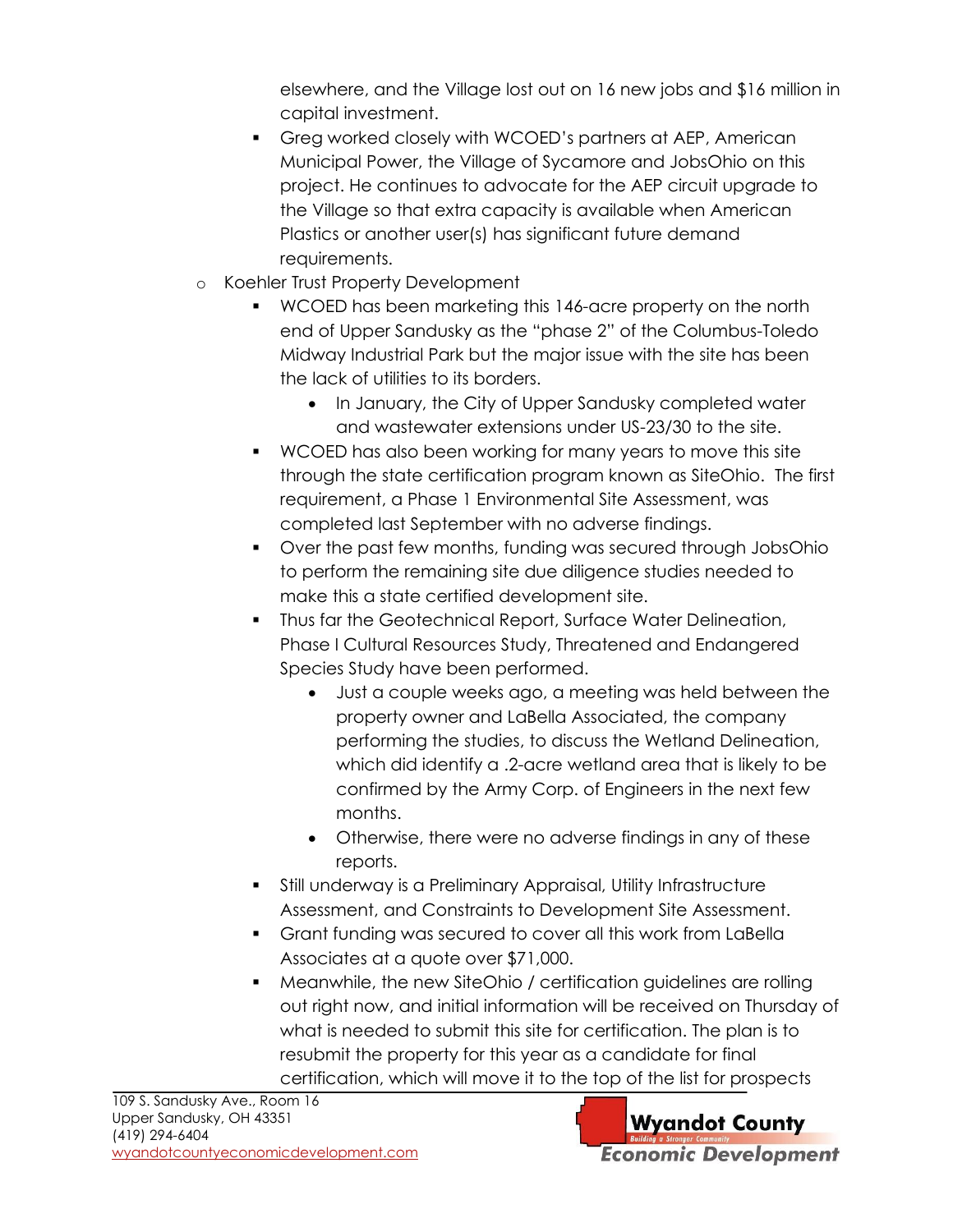looking in Ohio. There are currently about 25 certified sites in the state.

- Finally, Greg is working with the RGP to cover the costs of conceptual master plans for the site to further enhance its marketability.
- o Comprehensive Economic Development Strategy (CEDS)
	- In late January, the 4-county CEDS involving Wyandot, Crawford, Richland, and Ashland counties was approved for grant funding from the US EDA.
	- The 80:20 match means that of the total \$90,000 cost, WCOED will be covering \$4,500 for community.
	- Previously some of WCOED's electric cooperative partners expressed interest in helping to offset some of our local match for the CEDS. That still appears to be the case, and last Thursday Greg submitted a grant request to the NCE People Fund for \$2,250 (half of our local match).
	- The primary CEDS project team has its initial kick-off call scheduled for March 9, so this project is about to quickly get underway.
- o Project Lead Tracking
	- Over the past two months there have 3 new building and 3 new site leads. One site for a small commercial operation is still under consideration with their national client.

## **New Business**

- Upper Sandusky Planning & Zoning
	- o Following the prior WCOED board meeting, an agreement was put into place between the County and City of Upper Sandusky, which laid out a contractual relationship for the Regional Planning Office (where Greg serves as director) to handle the City's zoning duties.
	- o Throughout February, Greg spent a lot of time training with the former zoning inspector Dave Westbrook, and officially took the reins of City Planning and Zoning as of March.
- Investment Exploration
	- o With the WCOED bank account significantly increasing in recent years, Greg explained that he believes WCOED should be good stewards of these funds by exploring some investment options to help sustain the organization and fund future efforts.
	- o Chris Daris of Edward Jones put together some examples of a couple of different investment portfolios (which were included in the meeting packet). Chris and Greg serve on the Upper Sandusky Rotary board, and Chris took this same information to that group.
	- o Chris explained some of the printouts showing different investment scenarios.